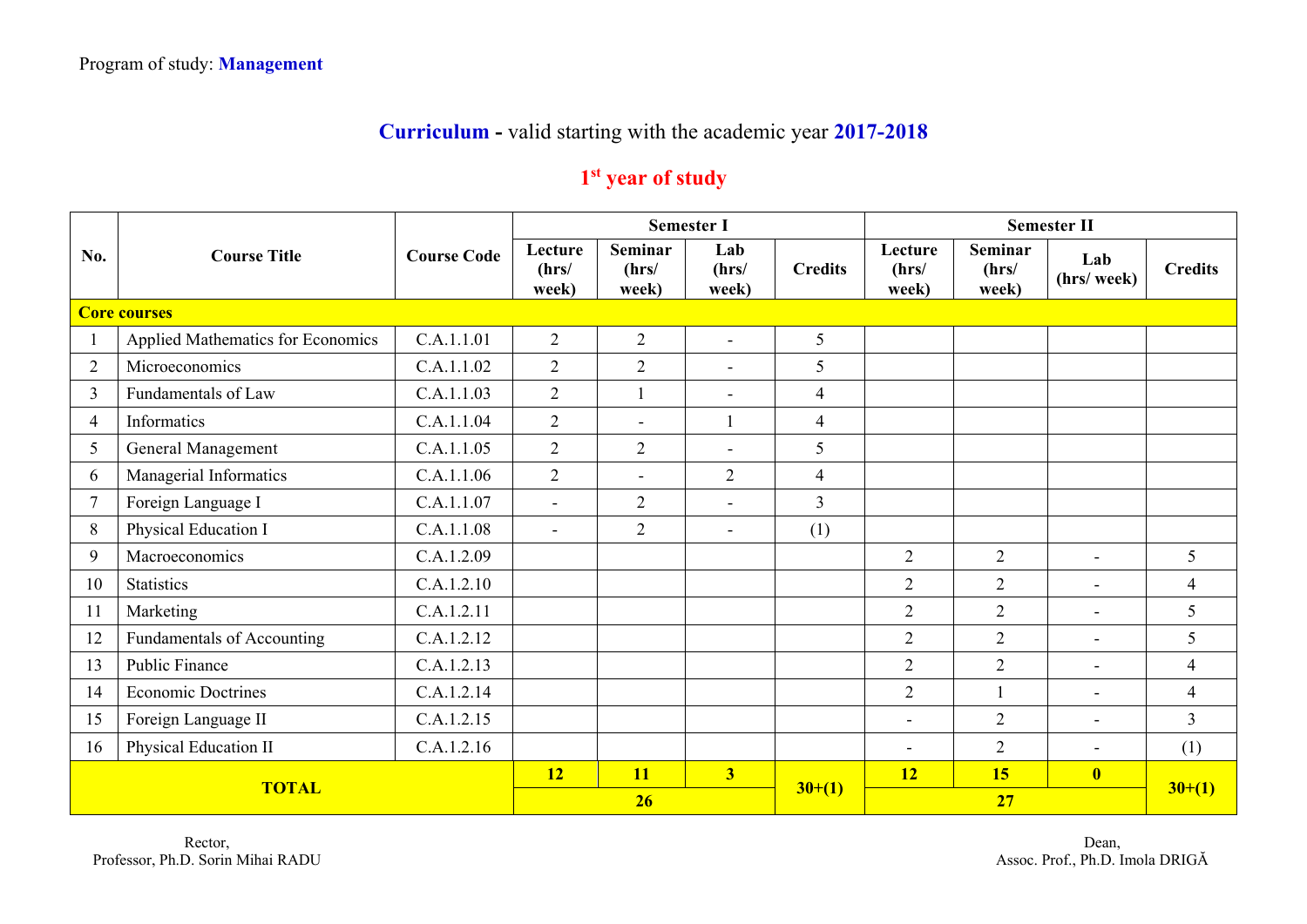## **2nd year of study**

|                         | <b>Course Title</b>                                                | Course<br>Code           |                           | <b>Semester III</b>              |                         |                | <b>Semester IV</b>        |                                  |                         |                |
|-------------------------|--------------------------------------------------------------------|--------------------------|---------------------------|----------------------------------|-------------------------|----------------|---------------------------|----------------------------------|-------------------------|----------------|
| No.                     |                                                                    |                          | Lecture<br>(hrs/<br>week) | <b>Seminar</b><br>(hrs/<br>week) | Lab<br>(hrs/<br>week)   | <b>Credits</b> | Lecture<br>(hrs/<br>week) | <b>Seminar</b><br>(hrs/<br>week) | Lab<br>(hrs/<br>week)   | <b>Credits</b> |
|                         | <b>Core courses</b>                                                |                          |                           |                                  |                         |                |                           |                                  |                         |                |
|                         | <b>Innovation Management</b>                                       | C.A.2.1.01               | $\overline{2}$            |                                  |                         | $\overline{4}$ |                           |                                  |                         |                |
| $\overline{2}$          | <b>Investment Management</b>                                       | C.A.2.1.02               | $\overline{2}$            | $\overline{2}$                   |                         | 5              |                           |                                  |                         |                |
| $\overline{3}$          | <b>Financial Accounting</b>                                        | C.A.2.1.03               | $\overline{2}$            | $\overline{2}$                   | $\blacksquare$          | 5              |                           |                                  |                         |                |
| $\overline{4}$          | <b>Applied Microeconomics</b>                                      | C.A.2.1.04               | $\overline{2}$            | $\overline{2}$                   | $\blacksquare$          | 5              |                           |                                  |                         |                |
| 5                       | <b>Production Management</b>                                       | C.A.2.1.05               | $\overline{2}$            | $\overline{2}$                   | $\blacksquare$          | 5              |                           |                                  |                         |                |
| 6                       | Foreign Language III                                               | C.A.2.1.06               | $\blacksquare$            | $\overline{2}$                   | $\blacksquare$          | $\overline{2}$ |                           |                                  |                         |                |
| $\tau$                  | Physical Education III                                             | C.A.2.1.07               | $\sim$                    | $\mathbf{1}$                     |                         | (1)            |                           |                                  |                         |                |
| 8                       | Econometrics                                                       | C.A.2.2.08               |                           |                                  |                         |                | $\overline{2}$            | $\overline{2}$                   |                         | 5              |
| 9                       | Human Resources Management                                         | C.A.2.2.09               |                           |                                  |                         |                | $\overline{2}$            | $\overline{2}$                   | $\blacksquare$          | $\overline{4}$ |
| 10                      | <b>Business Law</b>                                                | C.A.2.2.10               |                           |                                  |                         |                | $\overline{2}$            | $\overline{2}$                   | $\blacksquare$          | 5              |
| 11                      | Supplies and Sales Management                                      | C.A.2.2.11               |                           |                                  |                         |                | $\overline{2}$            | $\overline{2}$                   | $\overline{a}$          | $\overline{4}$ |
| 12                      | <b>Quality Management</b>                                          | C.A.2.2.12               |                           |                                  |                         |                | $\overline{2}$            | $\overline{2}$                   |                         | 5              |
| 13                      | Physical Education IV                                              | C.A.2.2.13               |                           |                                  |                         |                |                           | $\mathbf{1}$                     |                         | (1)            |
| 14                      | Internship                                                         | C.A.2.2.14               |                           |                                  |                         |                |                           |                                  | 90h                     | $\overline{3}$ |
| <b>Elective courses</b> |                                                                    |                          |                           |                                  |                         |                |                           |                                  |                         |                |
| 15.1<br>15.2            | Business Project Management /<br>Fundamentals of Commodity Science | C.A.2.1.15<br>C.A.2.1.16 | $\overline{2}$            | $\overline{2}$                   |                         | $\overline{4}$ |                           |                                  |                         |                |
| 16.1                    | Business Investment Strategies /                                   | C.A.2.2.17               |                           |                                  |                         |                | $\overline{2}$            | $\mathbf{1}$                     |                         | $\overline{4}$ |
| 16.2                    | <b>Strategic Planning</b>                                          | C.A.2.2.18               |                           |                                  |                         |                |                           |                                  |                         |                |
| <b>Optional courses</b> |                                                                    |                          |                           |                                  |                         |                |                           |                                  |                         |                |
| 17                      | Entrepreneurship                                                   | C.A.2.2.19               |                           |                                  |                         |                | (1)                       | (1)                              | $\blacksquare$          | (3)            |
| <b>TOTAL</b>            |                                                                    |                          | 12                        | <b>14</b>                        | $\overline{\mathbf{0}}$ | $30+(1)$       | 12                        | <b>12</b>                        | $\overline{\mathbf{0}}$ | $30+(1)$       |
|                         |                                                                    |                          | 26                        |                                  |                         |                | 24                        |                                  |                         |                |